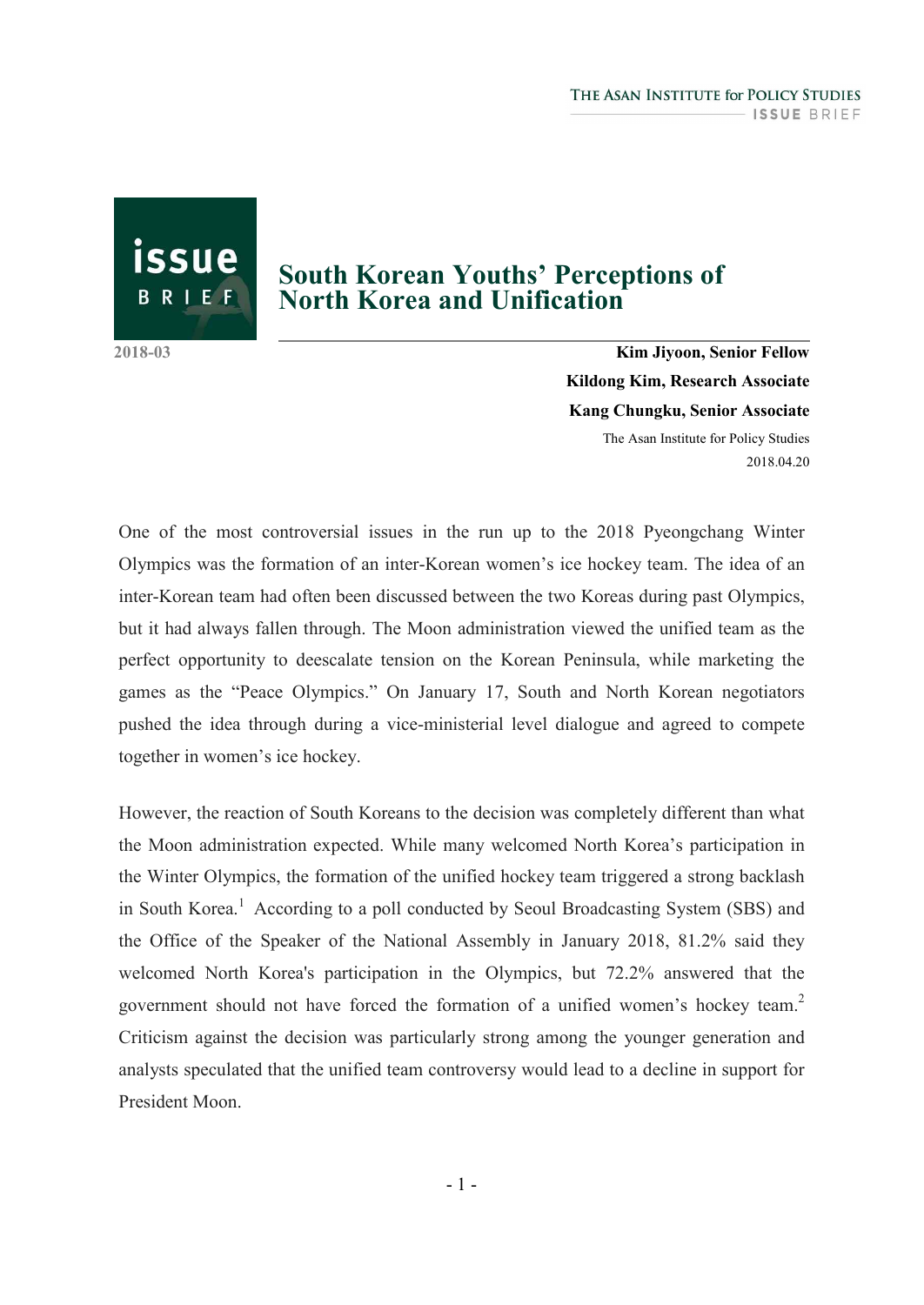The unified team controversy has raised significant interest in the perception of North Korea and unification amongst South Korea's young generation. Using data from the Asan Institute's public opinion surveys, this *Issue Brief* investigates South Koreans' perceptions of North Korea, economic assistance, and unification. Particularly, we analyze the similarities and differences between the newly emerging security conservatives in their 20s and the traditional security conservatives in their 60s and over.

### **Perceptions of the North Korean Threat**

South Koreans' perception of the North Korean threat directly affects their perception of North Korea and unification. In order to examine the perception of the North Korean threat, we analyzed South Koreans' evaluations of the possibility of a war breaking out on the Korean Peninsula. Although no significant changes in perception took place over the past seven years, breakdown by age cohorts tells a more interesting story.

Compared to other age groups, a much higher percentage among those in their 20s and the elderly believed a war between the two Koreas could break out. Each year, the 20s consistently recorded the highest rates, followed by the 60+, with an exception in 2017. Throughout 2011 to 2017, at least 55.5% of South Koreans in their 20s believed that another war could break out on the Korean Peninsula [min=55.5% (2015), max=66.2% (2013, 2016)]. These results throughout the years confirmed that the two age groups perceived the North Korean threat much more seriously than other age groups and also explain their conservative tendencies regarding security issues.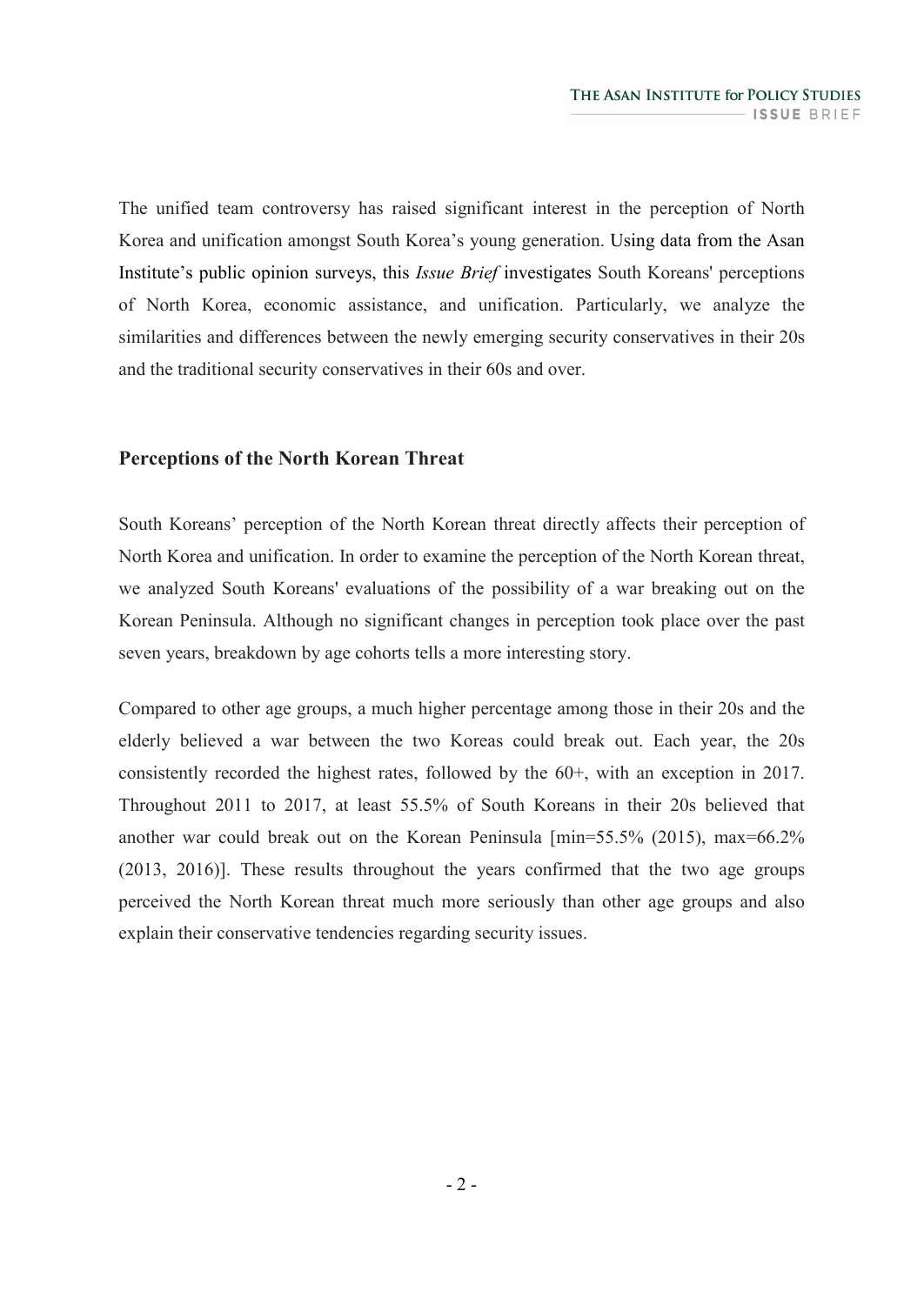|              | 2011 | 2012        | 2013        | 2014        | 2015        | 2016        | 2017        |
|--------------|------|-------------|-------------|-------------|-------------|-------------|-------------|
| <b>Total</b> | 49.8 | 58.8        | 47.5        | 49.0        | 46.4        | 60.6        | 52.5        |
| 20s          | 57.4 | 64.5        | 66.2        | 55.6        | 55.5        | 66.2        | 57.4        |
| 30s          | 46.0 | 59.9        | 62.1        | 48.4        | 45.5        | 62.1        | 49.3        |
| 40s          | 42.7 | 52.1        | 53.5        | 42.8        | 38.0        | 53.5        | 41.5        |
| 50s          | 48.5 | 58.0        | 57.2        | 47.1        | 44.8        | 57.2        | 47.7        |
| $60+$        | 55.8 | <u>60.6</u> | <u>64.6</u> | <u>52.0</u> | <u>49.4</u> | <u>64.6</u> | <u>64.4</u> |

**Table 1. Likelihood of War on the Korean Peninsula by Age** <sup>3</sup> (%)

#### **Attitudes on Aid**

Economic and humanitarian aid has always been a subject of debate. Some have argued that South Korea should provide economic assistance to North Korea for humanitarian purposes. Others have strongly opposed it, arguing that it would only help North Korea develop its nuclear capabilities. Table 2 shows that the vast majority of South Koreans have continuously opposed providing economic aid to North Korea during the past 7 years. In 2012, 68.5% stated that South Korea should not provide economic assistance unless there is a significant change in "attitude" by North Korea.<sup>4</sup> That number jumped to a record high of 78% in 2017.<sup>5</sup> In the same year, only 22% of respondents answered that South Korea *should* provide economic assistance regardless of inter-Korean relations. Even in 2012, when the rates were at its highest, only 31.5% said South Korea should provide aid.

Generally, negative opinions prevailed in all ages but were significantly stronger among those in their 20s and the elderly (high 70-80%) than those of other age groups (high 50- 70%). The most recent data in 2017 shows just how much more the 20s (88.5%) strongly felt about not providing aid to North Korea compared to the 30s (73.9%) and 40s (66.9%).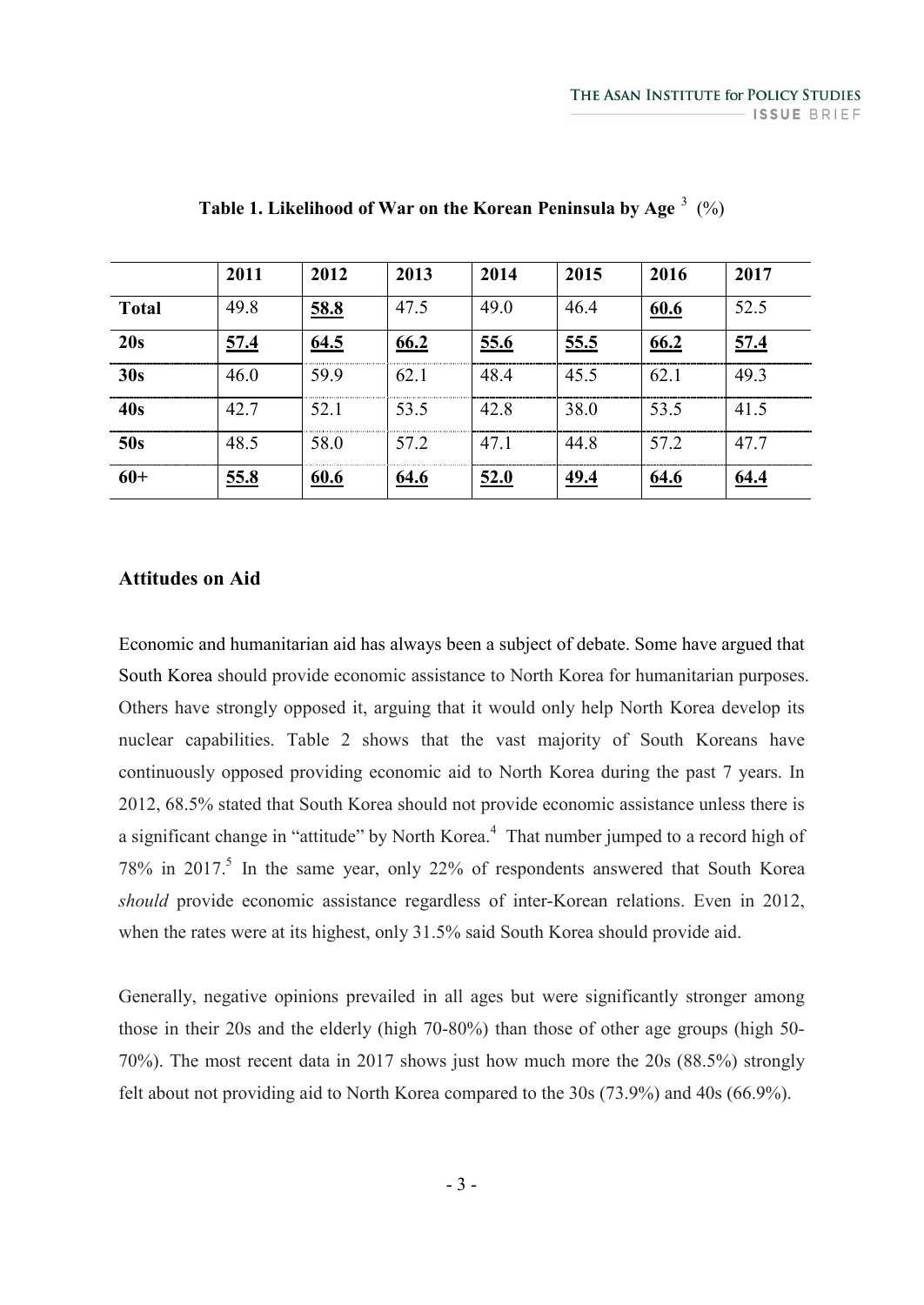Another important point is that the number of respondents in their 20s that have opposed providing economic aid to North Korea has continuously risen since 2011. Those who negatively viewed providing economic aid to North Korea in their 20s increased by 10.1% points since  $2011$  ( $2011 = 78.4\%$ ,  $2017=88.5\%$ ). As expected, the next biggest increase came from those in their 60s and older (9.4% p).

|              | 2011 | 2012 | 2013        | 2014        | 2015 | 2016 | 2017 |
|--------------|------|------|-------------|-------------|------|------|------|
| <b>Total</b> | 73.4 | 68.5 | 75.2        | 68.7        | 72.2 | 75.3 | 78.0 |
| 20s          | 78.4 | 76.1 | 84.3        | 78.2        | 81.0 | 84.4 | 88.5 |
| 30s          | 73.8 | 64.5 | 71.5        | 68.1        | 71.3 | 70.6 | 73.9 |
| 40s          | 69.7 | 58.5 | 68.2        | 56.3        | 66.0 | 69.9 | 66.9 |
| 50s          | 70.3 | 68.3 | 74.0        | 68.0        | 70.4 | 70.2 | 75.5 |
| $60+$        | 75.3 | 76.7 | <u>79.4</u> | <u>74.8</u> | 73.5 | 81.0 | 84.7 |

**Table 2. Negative Attitude toward North Korean Economic Aid by Age<sup>6</sup>** (%)

### **Perception of North Korea**

South Koreans' perception of North Korea has not shown significant change over the past eight years. Despite the numerous provocations of North Korea throughout the past decade, a majority of South Koreans still view North Korea as either "one of us" or "neighbor." On the other hand, the number of South Koreans who view North Korea in a negative light has consistently been around 30% since 2012 (see Figure 1). Interestingly, despite the consistent headlines North Korea made in 2017, those that have said they are not interested in North Korea nearly doubled from the previous year (2016=5.4%, 2017=9.5%). It seems that the South Korean public is going through "North Korea fatigue" caused by the constant provocations in 2017.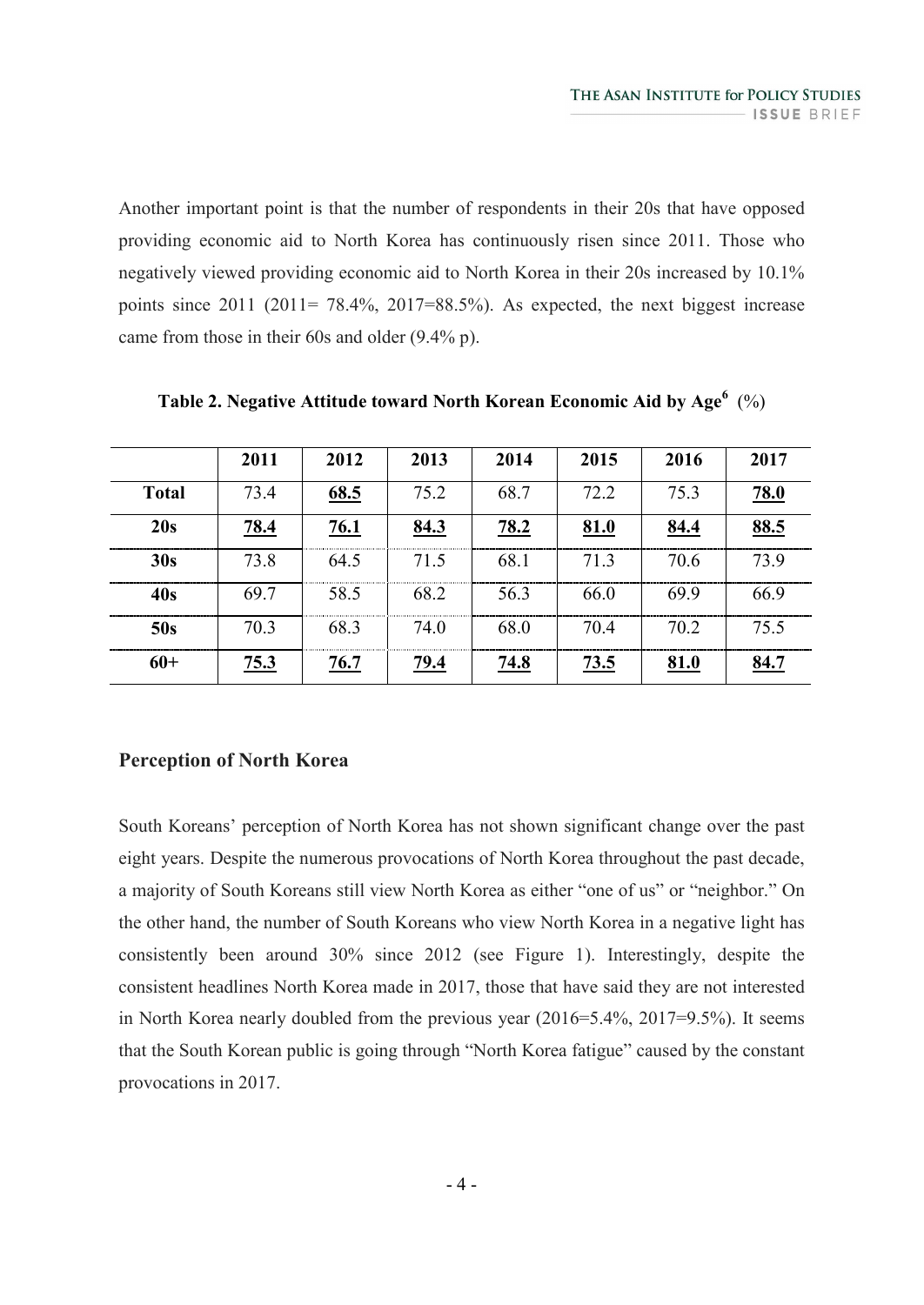

### **Figure 1. Perception of North Korea**<sup>7</sup> (%)

Another noteworthy point is that although both the 20s and the elderly shared similar views on North Korea's threat and economic aid, the two had very different perceptions of North Korea (see Figure 2). Breakdown by age groups shows that the 20s are the most hostile and indifferent towards North Korea. In 2017, almost half of the respondents in their 20s (49.3%) considered North Korea as either a "stranger" or an "enemy." Only 30% responded as such in all other age groups.<sup>8</sup> Additionally, while only 32% of those in their 20s considered North Korea as either "one of us" or "neighbor," the elderly response was almost double (61.7%).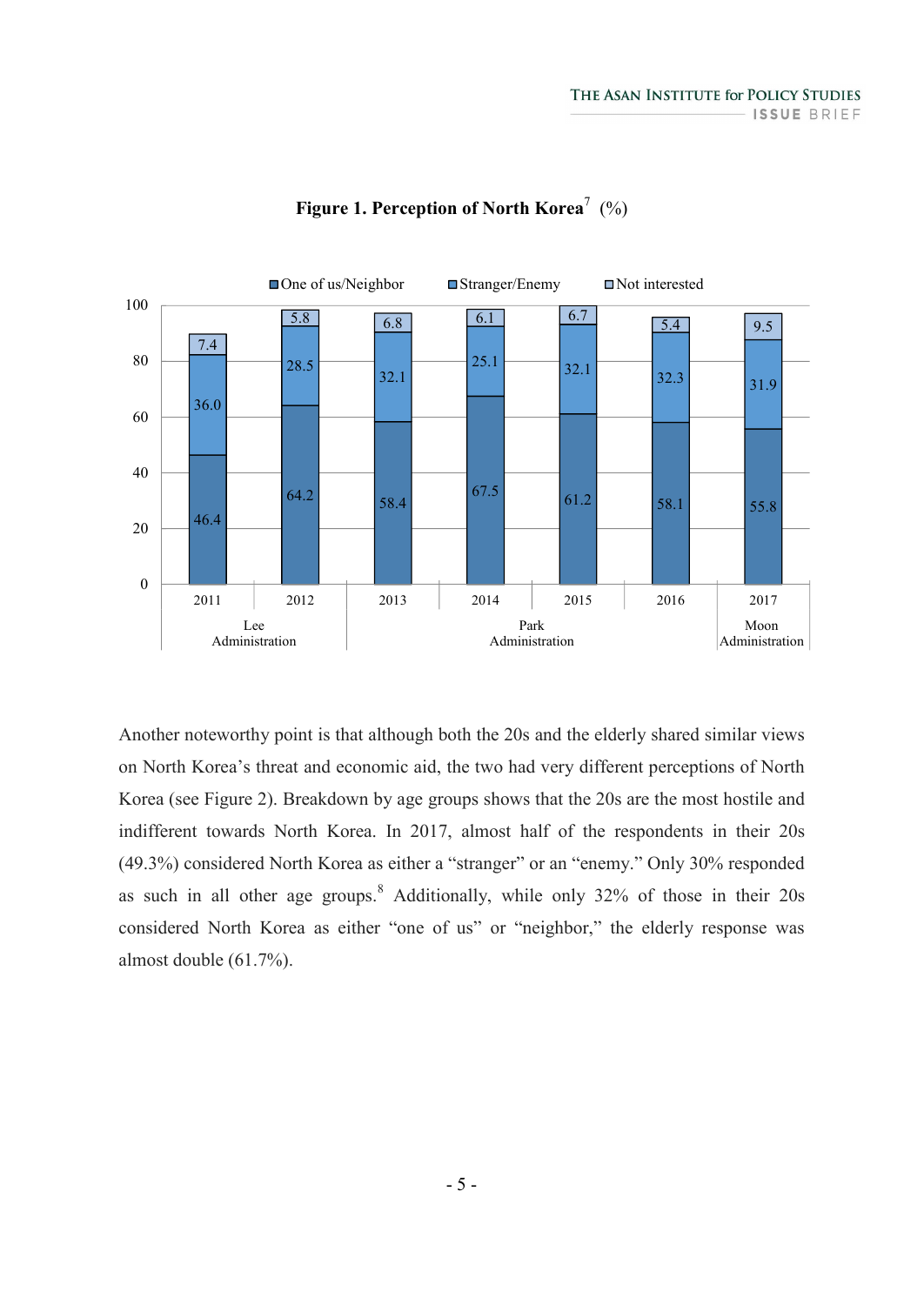

# **Figure 2. Perception of North Korea by Age**<sup>9</sup> (%)

#### **Attitude toward Unification**

One of the most important issues in inter-Korean relations is undoubtedly unification. Since 2010, a growing number of South Koreans have expressed an interest in unification. While the numbers were steeply down due to the sinking of the *Cheonan* and the shelling of Yeonpyeong Island in 2010 (52.6%), it quickly increased to 70% the very next year. Since 2012, the rate has remained in the 80% range (2012=83.9%, 2013=81.5%, 2014=82.6%, 2015=85.5%, 2016=83.5%), 2017= 82.3%).

However, age cohort breakdowns show a very different story. The lower the age group, the more indifferent they are to unification. From 2011-2017, about 25% of South Koreans in their 20s admitted they were not interested in unification (lowest=22.9%, highest=35.6%).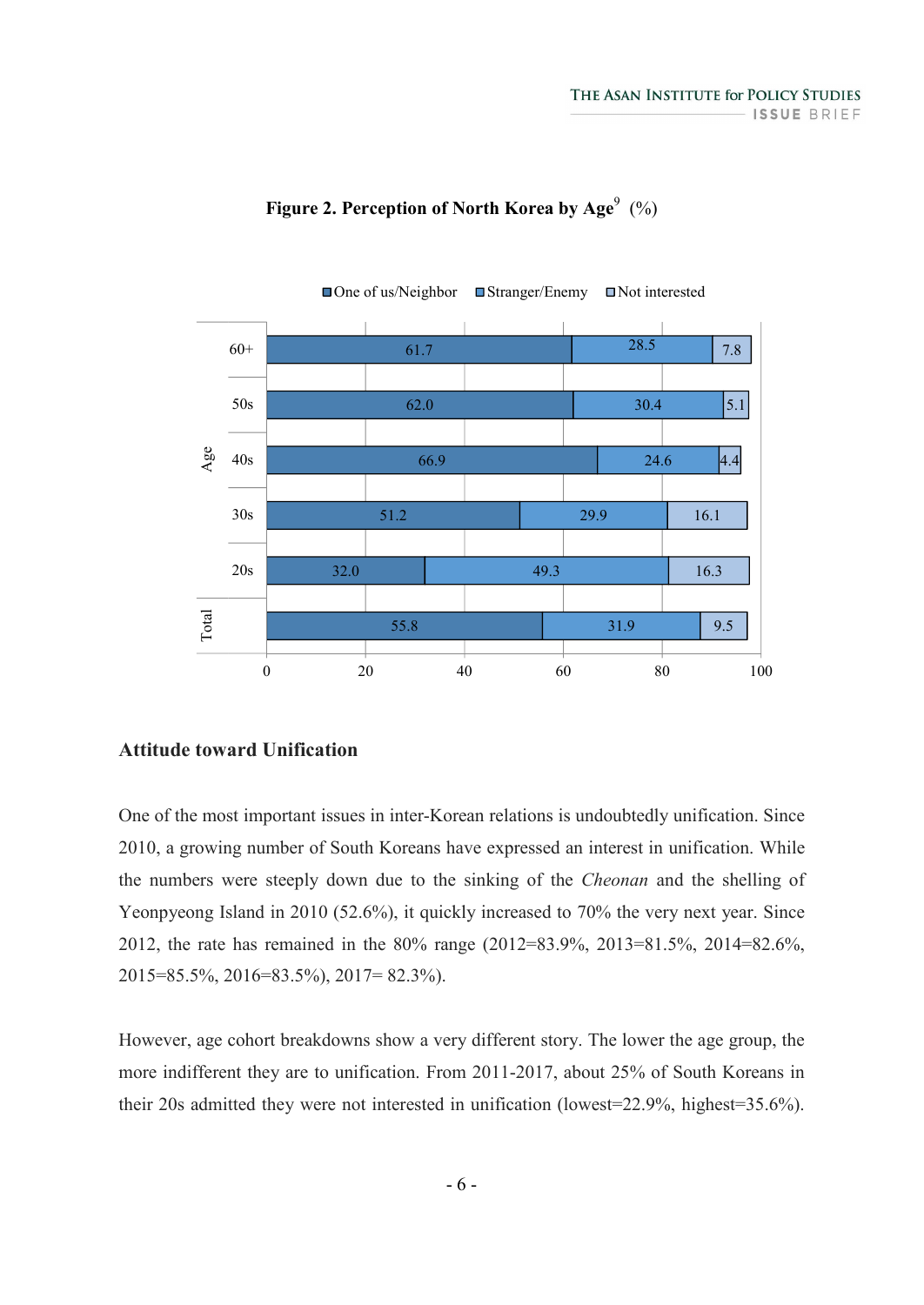On the other hand, indifference remained in the low 10% range among South Koreans in their 60s and over, with the exception in 2011 (31.4%).

|                 | 2011 | 2012 | 2013 | 2014 | 2015 | 2016 | 2017                                       |
|-----------------|------|------|------|------|------|------|--------------------------------------------|
| <b>Total</b>    | 30.0 | 16.1 | 18.5 | 17.4 | 14.5 | 16.5 | 17.8                                       |
| 20s             | 35.6 | 22.9 | 27.6 | 28.2 | 23.6 | 25.9 | 23.0                                       |
| 30s             | 33.4 | 18.2 | 24.2 | 24.2 | 19.3 | 24.5 | ---------------------------<br><u>31.3</u> |
| 40s             | 22.8 | 16.0 | 12.8 | 18.3 | 14.0 | 13.6 | 10.1                                       |
| 50s             | 27.8 | 12.8 | 14.7 | 10.1 | 11 1 | 11.0 | 127                                        |
| $\frac{1}{60+}$ | 31.4 | 111  | 14.6 | 8.3  | 7.3  | 10.5 | 14.9                                       |

| Table 3. Indifference in Unification by Age <sup>10</sup> (%) |  |  |
|---------------------------------------------------------------|--|--|
|---------------------------------------------------------------|--|--|

# **Preferred Pace of Reunification**

We also looked at respondents preferred pace of reunification. Overall, a majority selected that the pace of unification should depend on the circumstances (54.6%). 22.3% answered there was no need to rush unification, and another 16.2% answered that it should happen as soon as possible. Among all age groups, the highest preference was "depends on circumstances."

Analysis by age groups reveals that those in their 20s and 60+ had very different opinions on the urgency of unification. While 12% of South Koreans in their 20s opined that unification is unnecessary, only around half (6.4%) shared the same sentiment among the elderly. As a matter of fact, a little over one-fifth (21%) of the respondents in their 60+ said that the two Koreas should unify as soon as possible, while only 7.2% of the 20s age group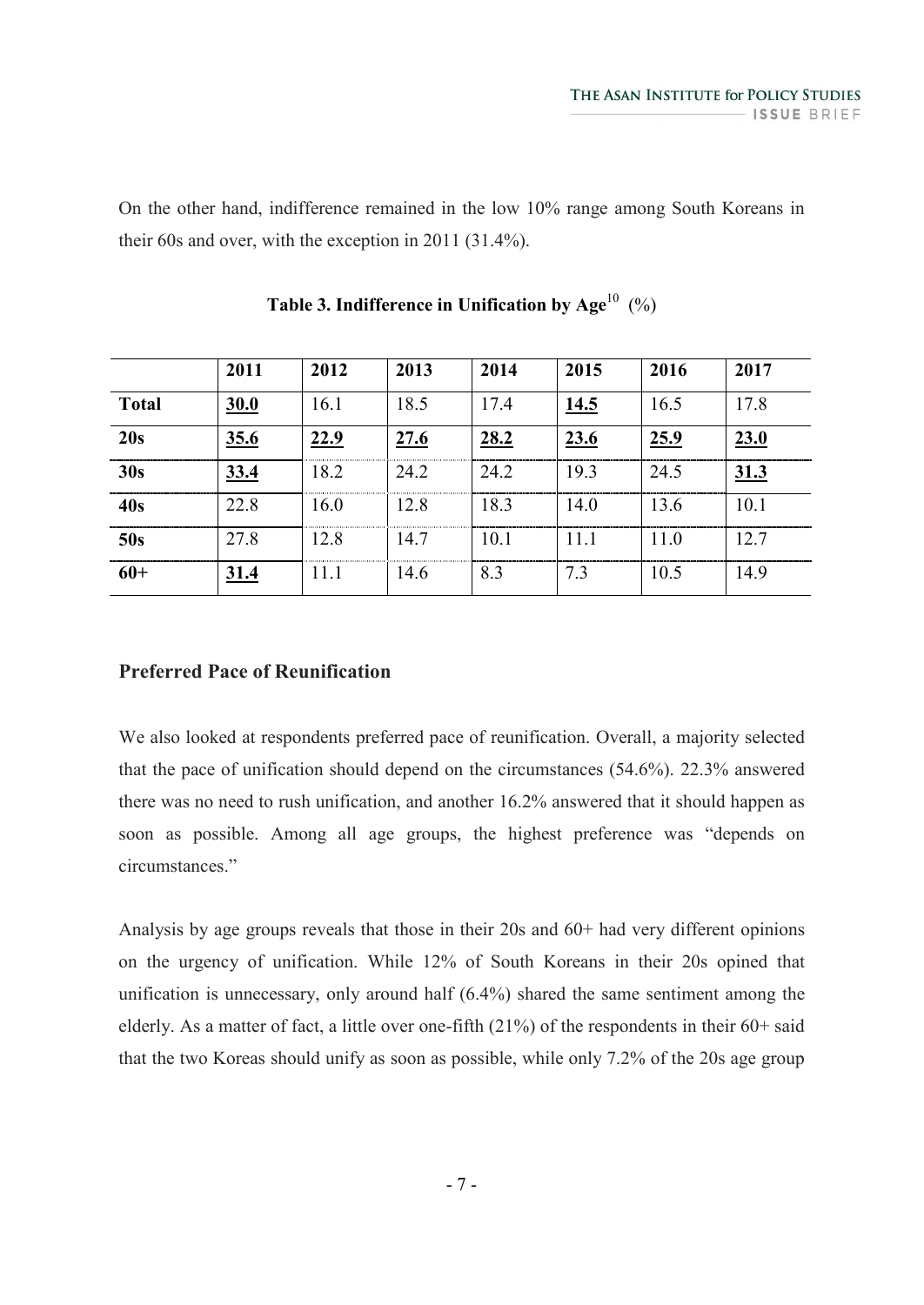answered so (40s=19%, 50s=18.1%). It is evident that the elderly have a greater sense of urgency and duty in terms of unification than respondents in their 20s.

|              | As soon as<br>possible | Dependent on<br>circumstances | No rush | Unnecessary                       |
|--------------|------------------------|-------------------------------|---------|-----------------------------------|
| <b>Total</b> | 16.2                   | 54.6                          | 22.3    | 7.0                               |
| 20s          | 7.2                    | 56.9                          | 23.9    | 12.0                              |
| 30s          | 12.8                   | 55.5                          | 21.3    | 10.4                              |
| <b>40s</b>   | 19.0                   | 62.1                          | 15.7    | --------------------------<br>3.2 |
| 50s          | 18.1                   | 55.7                          | 21.9    | 4.2                               |
| $60+$        |                        |                               | 27.5    |                                   |

**Table 4. Preferred Pace of Unification by Age<sup>11</sup> (%)** 

# **Expected Benefits of Unification**

According to the 2017 survey, when asked what would be the greatest benefit of unification, most respondents answered a lower risk of war (27.4%). Another 22% selected accelerated growth created through the combination of South Korea's advanced technology and North Korea's labor force. 14.6% chose alleviating the suffering of separated families, while another 12.3% replied restoring the unity and identity of the Korean people.

Age cohort breakdown shows that the elderly and the younger generation have completely different views on what the greatest benefit of unification would be. Compared to other age groups, many South Koreans in their 60s and over demonstrated high expectations for accelerated economic growth and restoration of national identity, while the South Korean youth had high hopes that threat of war on the Korean Peninsula would significantly decrease.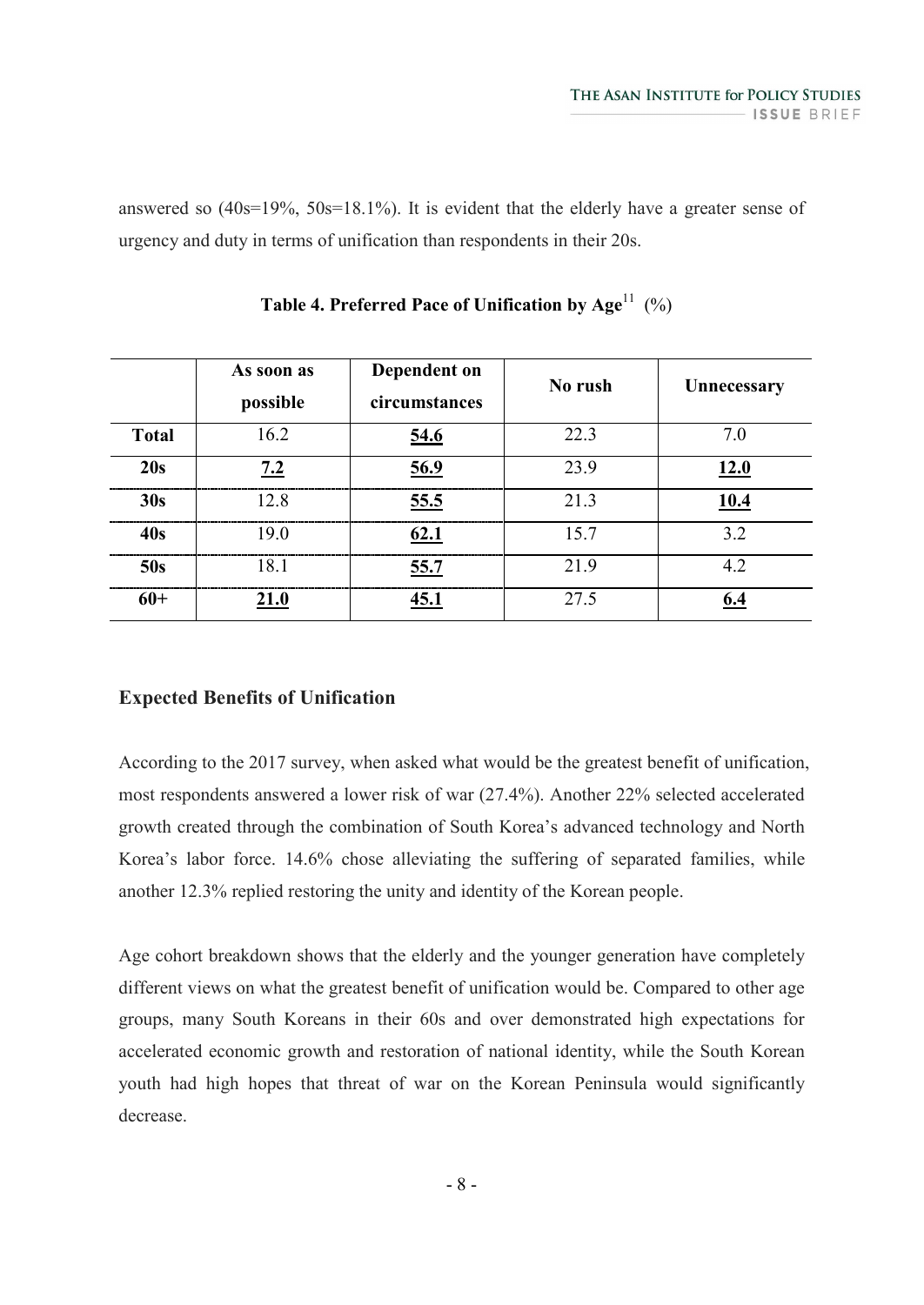Particularly, the ratio of those expecting the restoration of national identity was highest among the elderly at 17.6%, trailed by those in their 40s (15.3%) and 50s (13.9%). Only 4.8% in their 20s and 6.6% in their 30s chose the restoration of national homogeneity as the greatest benefit of unification.

The ratio of those expecting the elimination of the threat of war as the benefit of unification was especially high among the younger generation. Over 30% of those in their 30s (36%) and 20s (30.6%) believed that the decreased risk of war was the biggest benefit of unification. Only 19% of those in their 60s and over agreed.

The data suggests that restoring national identity through unification is not important to the younger generation. Rather, it would be accurate to say that the younger generation views North Korea as a nation threatening South Korea's security rather than as a people sharing the same ethnic background.



### **Figure 3. Expected Benefits of Unification by Age<sup>12</sup> (%)**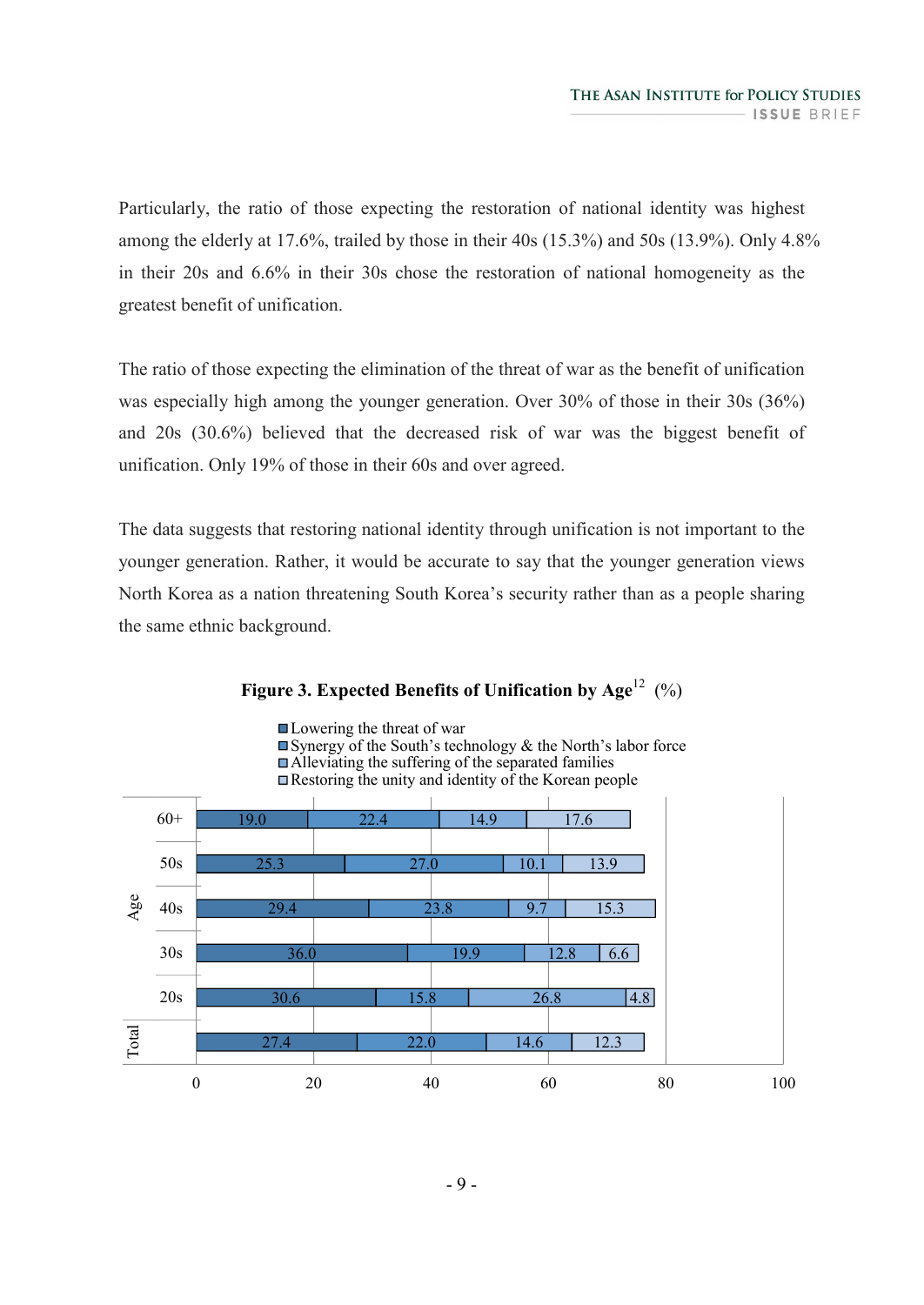### **Conclusion**

The unified team controversy during the Pyeongchang Winter Olympics has raised interest in understanding South Korean youth's perception of North Korea and unification. The Asan Institute has continuously reported on numerous occasions that South Koreans in their 20s are emerging as new security conservatives. As shown above, the younger and elderly South Koreans both shared a common sense that North Korea is a serious national security threat and opposed providing economic aid to North Korea.

However, their conservatism in security did not lead to similar views of North Korea or unification. Unlike the 60s and over, who still share a sense of national identity with the North Koreans, many of those in their 20s merely perceived North Korea as an "enemy" or a "stranger." In addition, there were many in their 20s that were indifferent to unification and did not view it as an urgent matter. Rather, many young South Koreans take the North Korean threat so seriously that they believed the greatest benefit of unification would be the lower risk of war on the Korean Peninsula.

The survey results suggest that a unification policy emphasizing "oneness" and homogeneity would not be well received by the younger generation. Rather, the government should focus on explaining the necessity of unification in realistic terms, not with nationalistic sentiment. In other words, it would be more effective to emphasize the benefits of unification in terms of reducing national security risks rather than relying on nationalism that emphasizes the restoration of a "Korean" identity.

Sixty-eight years of division has created an identity gap among the two Koreas. It is natural that the South Korean youth cannot connect with North Korea—a country with a completely different political system, social values, and culture. In order to fill this gap, the South Korean government should start social and cultural exchanges to remedy estranged sentiment toward North Korea. Considering that social and cultural integration can be time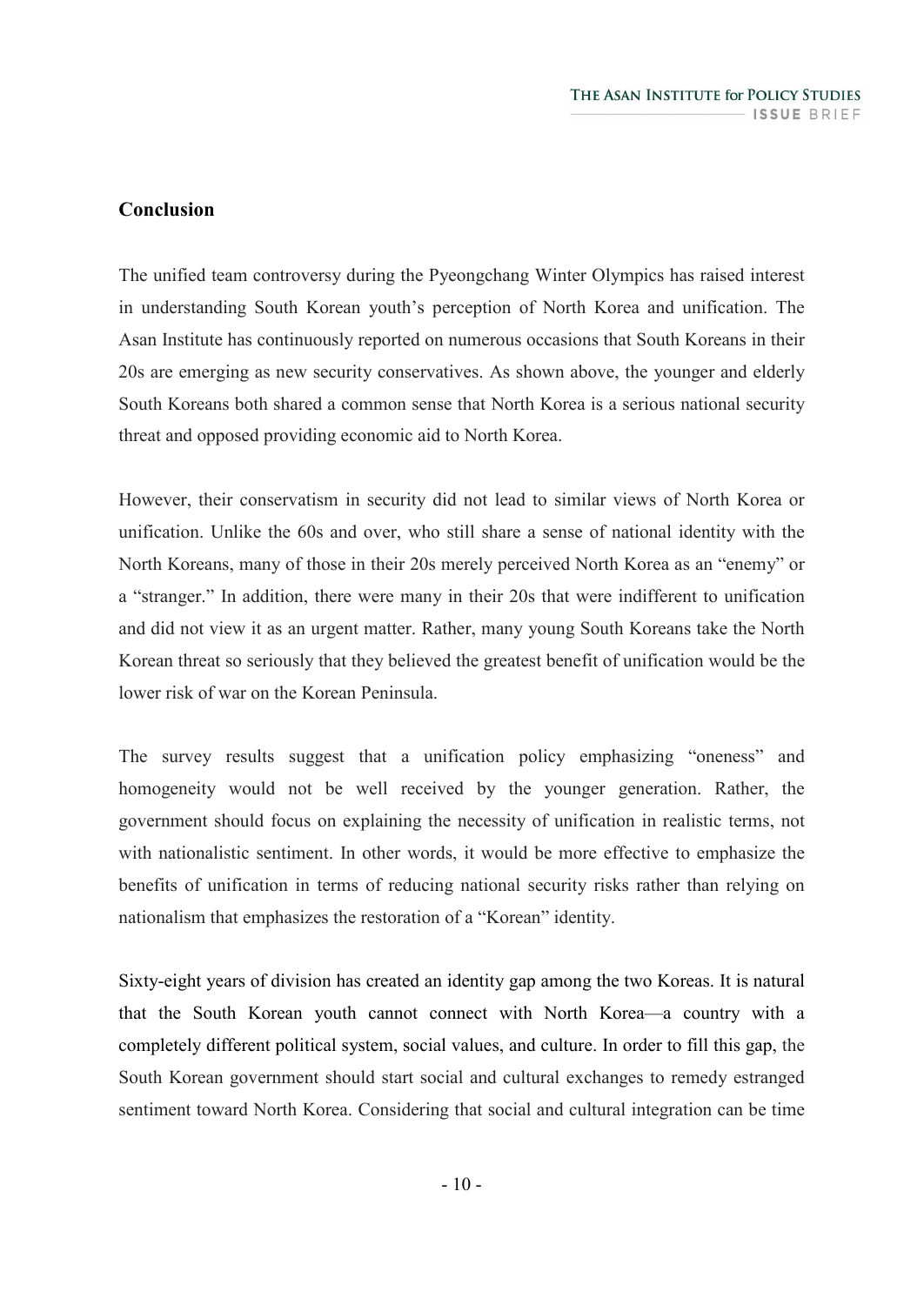consuming, inter-Korean exchanges should not end as mere political stunts but become a consistent policy maintained from a long-term perspective. The task of the government is to convince the younger generation that unification would be beneficial for both Koreas with realistic benefits and logic rather than emphasizing nationalism.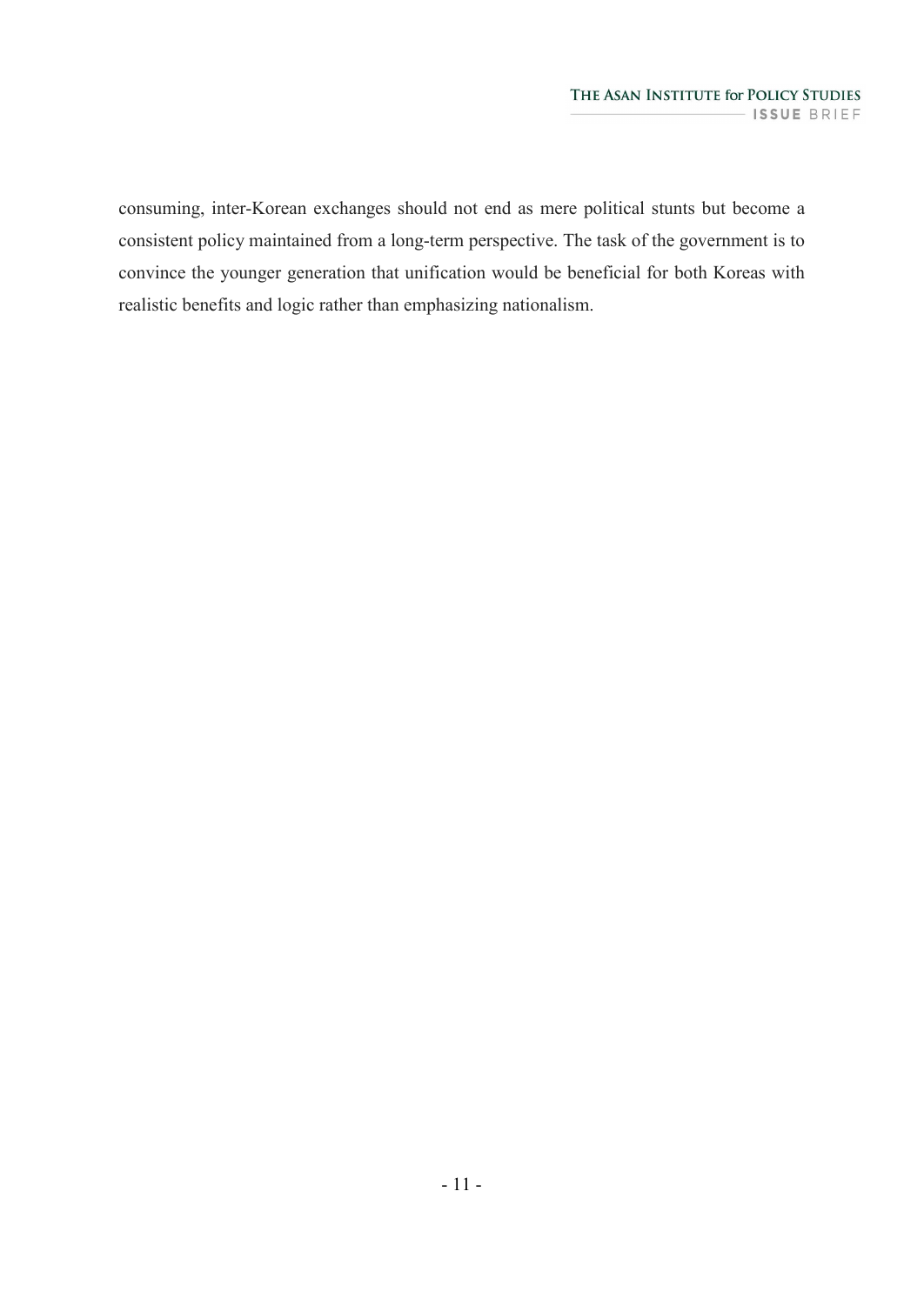### **Survey Methodology**

#### **Asan Annual Survey**

#### **2010**

Sample size: 2,000 respondents over the age of 19 Margin of error:  $\pm 2.2\%$  at the 95% confidence level Survey method: Personal Interview Survey (Face-to-face Method) Period: August 16 – September 17, 2010 Organization: Media Research

#### **2011**

Sample size: 2,000 respondents over the age of 19 Margin of error:  $\pm 2.2\%$  at the 95% confidence level Survey method: Mixed-Mode Online Survey employing RDD for mobile and landline telephones Period: August 26 – October 4, 2011 Organization: EmBrain

#### **2012**

Sample size: 1,500 respondents over the age of 19 Margin of error:  $\pm 2.5\%$  at the 95% confidence level Survey method: RDD for mobile and landline telephones and online survey Period: September 24 – November 1, 2014 Organization: Media Research

#### **2013**

Sample size: 1,500 respondents over the age of 19 Margin of error:  $\pm 2.5\%$  at the 95% confidence level Survey method: RDD for mobile and landline telephones and online survey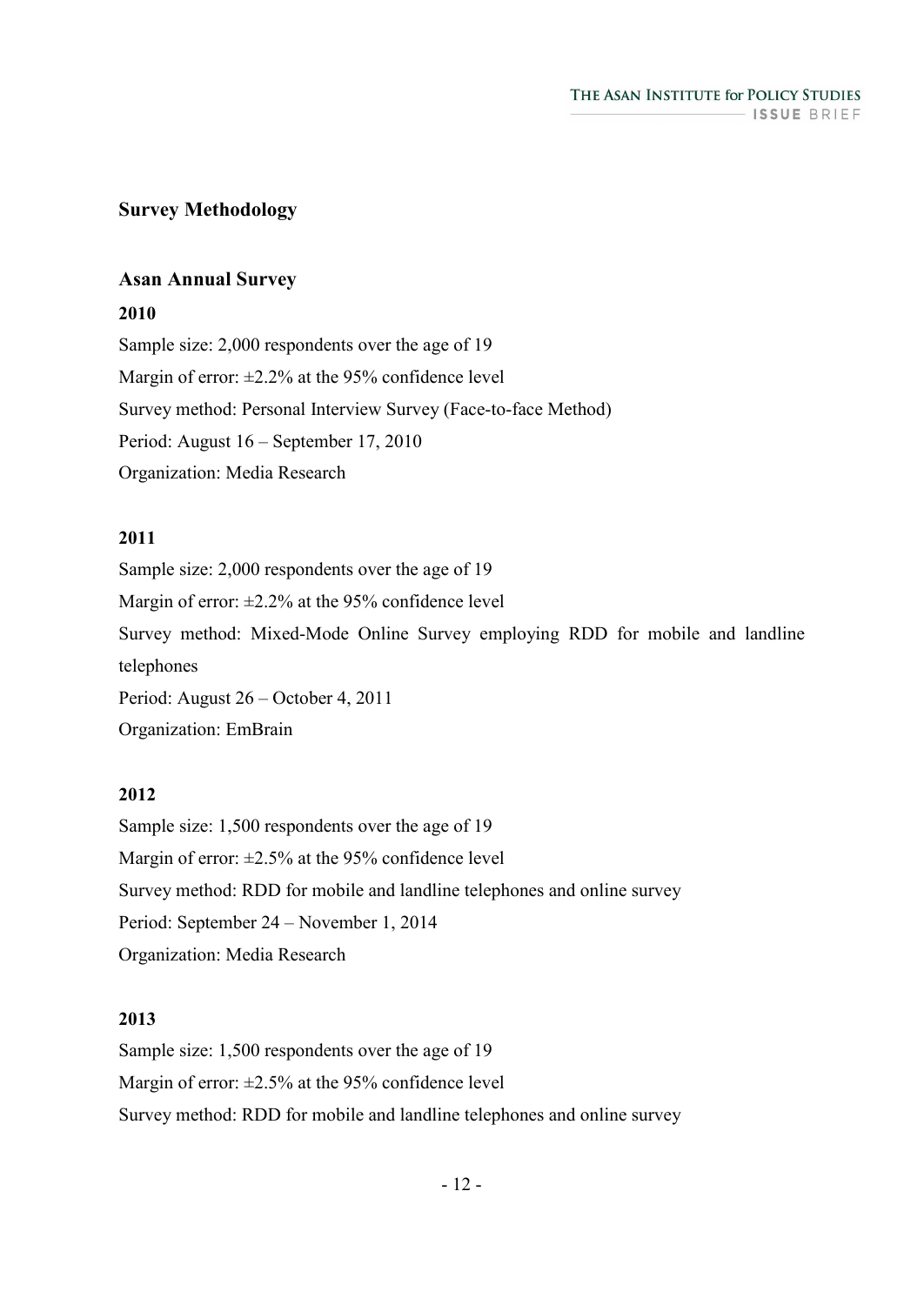Period: September  $4 - 27$ , 2013 Organization: Media Research

#### **2014**

Sample size: 1,500 respondents over the age of 19 Margin of error:  $\pm 2.5\%$  at the 95% confidence level Survey method: RDD for mobile and landline telephones and online survey Period: September  $1 - 17$ , 2014 Organization: Media Research

### **2015**

Sample size: 1,500 respondents over the age of 19 Margin of error:  $\pm 2.5\%$  at the 95% confidence level Survey method: RDD for mobile and landline telephones and online survey Period: September 2 – 30, 2015 Organization: Media Research

### **2016**

Sample size: 1,500 respondents over the age of 19 Margin of error:  $\pm 2.5\%$  at the 95% confidence level Survey method: RDD for mobile and landline telephones and online survey Period: September 9 – October 14, 2016 Organization: Media Research

#### **2017**

Sample size: 1,200 respondents over the age of 19 Margin of error:  $\pm 2.8\%$  at the 95% confidence level Survey method: RDD for mobile and landline telephones and online survey Period: October 19 – November 14, 2017